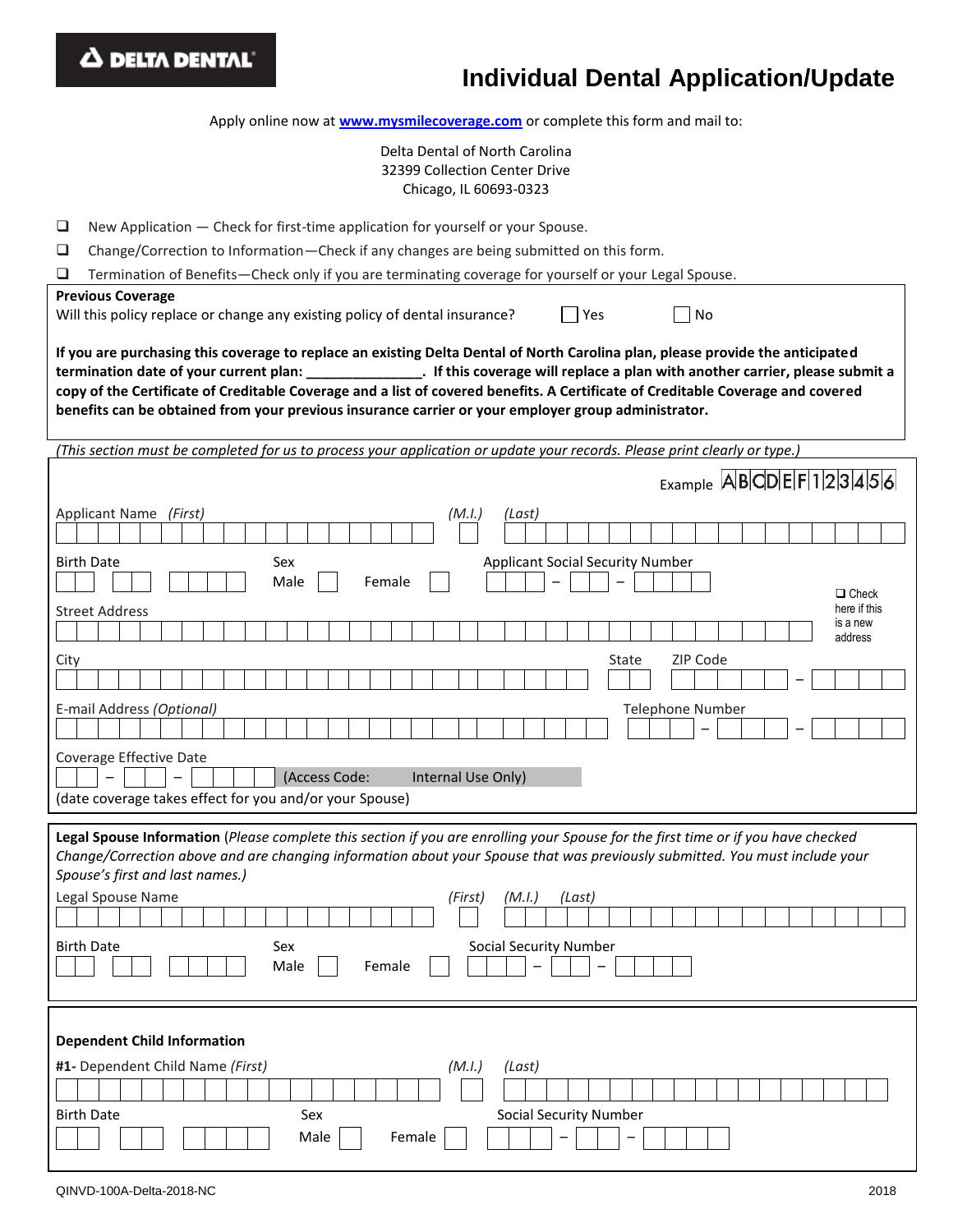| #2- Dependent Child Name (First)<br>(M.I.)<br>(Last)<br>Sex<br><b>Birth Date</b><br><b>Social Security Number</b><br>Male<br>Female                                                                                                                                                                                                                                                                                                                                                                                                                                                                                                                                                                 |
|-----------------------------------------------------------------------------------------------------------------------------------------------------------------------------------------------------------------------------------------------------------------------------------------------------------------------------------------------------------------------------------------------------------------------------------------------------------------------------------------------------------------------------------------------------------------------------------------------------------------------------------------------------------------------------------------------------|
| #3- Dependent Child Name (First)<br>(M.I.)<br>(Last)<br><b>Social Security Number</b><br><b>Birth Date</b><br>Sex<br>Male<br>Female                                                                                                                                                                                                                                                                                                                                                                                                                                                                                                                                                                 |
| #4- Dependent Child Name (First)<br>(Last)<br>(M.I.)<br><b>Birth Date</b><br>Sex<br><b>Social Security Number</b><br>Male<br>Female                                                                                                                                                                                                                                                                                                                                                                                                                                                                                                                                                                 |
| #5- Dependent Child Name (First)<br>(M.I.)<br>(Last)<br><b>Birth Date</b><br>Sex<br><b>Social Security Number</b><br>Male<br>Female                                                                                                                                                                                                                                                                                                                                                                                                                                                                                                                                                                 |
| Payment Information (The amount payable for coverage varies based on the coverage option selected, the number of people enrolled, and the<br>payment frequency. You may choose only one option, regardless of the number of people enrolling):<br>$\Box$ Plan A Enhanced<br>$\Box$ Plan B<br>$\Box$ Plan C<br><b>Payment Frequency:</b><br>$\Box$ Annual (If you are paying by check, you <b>must</b> choose this option and pay the amount due in full)<br>$\Box$ Monthly (If you are paying by credit card or automatic withdrawal, you may choose this option)<br>Choose the payment method:<br>$\Box$ Check payable to Delta Dental (you may pay by check only if you choose an annual payment) |

| □ MasterCard                                                                                                                                                                                                                                                                                                                                | $\Box$ VISA | $\Box$ American Express                                         | $\Box$ Discover                                                                                                                                                                                                                |  |  |
|---------------------------------------------------------------------------------------------------------------------------------------------------------------------------------------------------------------------------------------------------------------------------------------------------------------------------------------------|-------------|-----------------------------------------------------------------|--------------------------------------------------------------------------------------------------------------------------------------------------------------------------------------------------------------------------------|--|--|
| <b>Card Number</b>                                                                                                                                                                                                                                                                                                                          |             |                                                                 | Exp. Date                                                                                                                                                                                                                      |  |  |
| Cardholder Name (as it appears on card)                                                                                                                                                                                                                                                                                                     |             |                                                                 |                                                                                                                                                                                                                                |  |  |
|                                                                                                                                                                                                                                                                                                                                             |             |                                                                 |                                                                                                                                                                                                                                |  |  |
| <b>Street Address</b>                                                                                                                                                                                                                                                                                                                       |             | Credit Card Billing Address (if different from mailing address) |                                                                                                                                                                                                                                |  |  |
|                                                                                                                                                                                                                                                                                                                                             |             |                                                                 |                                                                                                                                                                                                                                |  |  |
| City                                                                                                                                                                                                                                                                                                                                        |             |                                                                 | ZIP Code<br>State                                                                                                                                                                                                              |  |  |
|                                                                                                                                                                                                                                                                                                                                             |             |                                                                 |                                                                                                                                                                                                                                |  |  |
| I hereby authorize Delta Dental, subsidiaries, and affiliates to charge my credit card for premiums due. This authorization will remain<br>in effect until Delta Dental has received written notice from me of its termination. If the billing amount changes, Delta Dental will<br>provide a minimum of 10 days' notice to the cardholder. |             |                                                                 |                                                                                                                                                                                                                                |  |  |
|                                                                                                                                                                                                                                                                                                                                             |             |                                                                 | Date and the contract of the contract of the contract of the contract of the contract of the contract of the contract of the contract of the contract of the contract of the contract of the contract of the contract of the c |  |  |